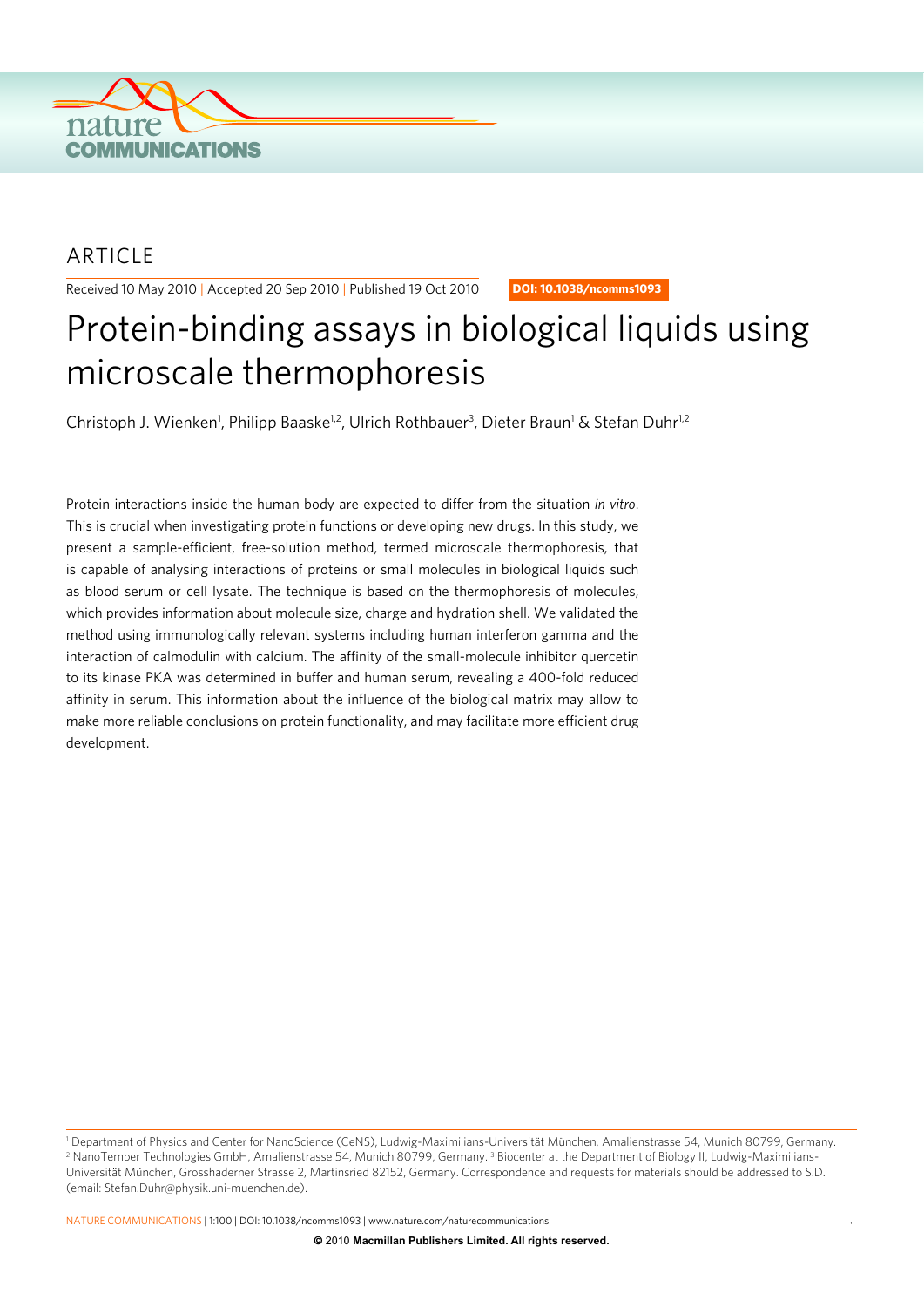ethods to analyse proteins and their interactions with other biomolecules or low-molecular-weight compounds are of great importance for the evaluation of cellular functions and for the development of pharmaceuticals. Potential drug candidates range from specifically designed antibodies to low-molecular-weight compounds that inhibit or activate cellular processes. Although there is a variety of in vitro approaches that can address particular interactions, there is a constant need for new techniques. In particular, the analysis of binding processes of small molecules and the general complications of making measurements in biological liquids remain significant challenges in modern bioanalytics.

Recent technological advances have indicated that thermophoresis could provide the means for such interaction analyses. Thermophoresis is the directed motion of molecules induced by temperature gradients. It was first discovered by Ludwig<sup>1</sup> and since then has been a subject of research mostly using inorganic molecules or polymer blends<sup>2,3</sup>. Braun and Libchaber<sup>4</sup>, as well as Piazza<sup>5</sup>, measured the thermophoresis of biomolecules to understand the intricacies of the effect<sup>6-8</sup>. Recently, Baaske *et al.* 9 showed that thermophoresis is capable of analysing DNA aptamer interactions with thrombin and ATP. Although these experiments demonstrate that it is possible to quantify interactions using thermophoresis, DNA aptamers are known for a strong thermophoretic effect due to their high charge<sup>10</sup>. Hence, the binding of the large protein thrombin or the highly charged ATP results in a strong thermophoretic response.

In this study, we introduce microscale thermophoresis (MST) as a tool to characterize protein and small-molecule interactions in buffers and biological liquids. Such analyses are usually difficult as the thermophoresis of proteins is generally weak. In addition, low-molecular-weight binders often do not significantly change the charge or size of a molecule, but only induce weak conformational changes on binding. Hence, the analysis of potential drug candidates is far more challenging. The results presented in this study, however, demonstrate that MST is highly suitable for these kinds of interaction studies. In contrast to existing techniques, MST works in free-solution and with low consumption of sample. It is an entirely optical method, which is contact-free and therefore minimizes contamination of the sample. A simple Mix&Read protocol renders complex preparations unnecessary. To show the wide applicability of MST, we quantified the dissociation constants of various protein interactions both in buffer and in solutions similar to the protein's native environment, namely, blood serum or cell lysate.

# **Results**

Į.

**Experimental approach**. The experimental setup consists of an infrared laser coupled into the path of fluorescent excitation/ emission using an infrared dichroic mirror (Fig. 1a). The laser is focused onto the sample through the same objective that is used for fluorescence detection. This allows the observation of thermohoresis in various microfluidic sample compartments such as capillaries or microfluidic channels. High reproducibility and low sample consumption are achieved using 100-µm-diameter glass capillaries with a total volume of about 500 nl. The infrared-laser creates a spatial temperature distribution on the length scale of  $25 \mu m$ . The temperature increase scales linearly with the laser power. After 150 ms, laser heating and heat dissipation reach equilibrium, and a steady-state temperature increase of typically 2–6 K is obtained. This temperature rise induces a spatial concentration distribution that is visualized by a fluorescent dye covalently attached to one of the binding partners. Typically, one primary amine per protein is labelled and thus the position of the dye is statistically distributed. Given the number of lysines on a typical protein, the chance that the label interferes with the binding is very low. The majority of proteins are labelled far from the binding site, disturbing the interaction only minimally. To measure thermophoresis of proteins, the change



**Figure 1 | Setup and principle of MST.** (**a**) Experimental approach. With an additional dichroic mirror inserted into an epifluorescence microscope, a heating infrared-laser is focused into a fused silica capillary with an inner diameter of 100 um. The sample fluorescence is imaged with a CCD camera. (**b**) Fluorescence images. Fluorescence images are acquired over time. Initially, fluorescently labelled molecules are distributed evenly. After switching on the heating with a focused infrared-laser, the molecules experience the thermophoretic force in the temperature gradient and typically move out of the heated spot. In the steady state, this molecule flow is counterbalanced by ordinary mass diffusion and a steady-state concentration profile is established. The colour code indicates the relative fluorescence in the sample. (**c**) Steady-state profiles. The steady-state profiles of human interferon-y are plotted for various concentrations of a binding antibody (black ×: 0.1 nM, red plus sign: 80 nM, blue number sign: 500 nM). The depletion directly reflects the fraction of bound complex.

in concentration between the initial state and the steady state is measured. Therefore, two images of the sample are required: one image of the initial state before laser heating, showing a homogenous distribution of molecules, and a second image acquired after a few seconds of infrared-laser heating (Fig. 1b). This short measurement time is sufficient because of the fast mass diffusion over the small dimension of the temperature distribution. Even if the diffusion is slow and no steady state is reached within the measurement time, the concentration profiles are typically distinguishable after several seconds. Switching off the infrared-laser leads to a re-establishment of the initial homogeneous concentration profile by ordinary diffusion, providing information about the diffusion coefficient of the molecules $11$ .

To analyse binding events, the measurement is performed at various concentration ratios of the binding partners. Typically, the fluorescent binding partner is kept at a constant concentration and the unlabelled molecule is titrated until a saturation of all binding sites is obtained. Figure 1c shows the steady-state profiles of human interferon gamma (hIFN- $\gamma$ ) at various concentrations of a specific antibody. At low antibody concentrations, the profile reflects the thermophoresis of the unbound protein, whereas at high concentrations it indicates that of the complex. For intermediate concentrations, the measured depletion is a linear superposition of the bound and unbound states:

$$
\Delta c_{\text{measured}} = f \cdot \Delta c_{\text{bound}} + (1 - f) \cdot \Delta c_{\text{unbound}} \tag{1}
$$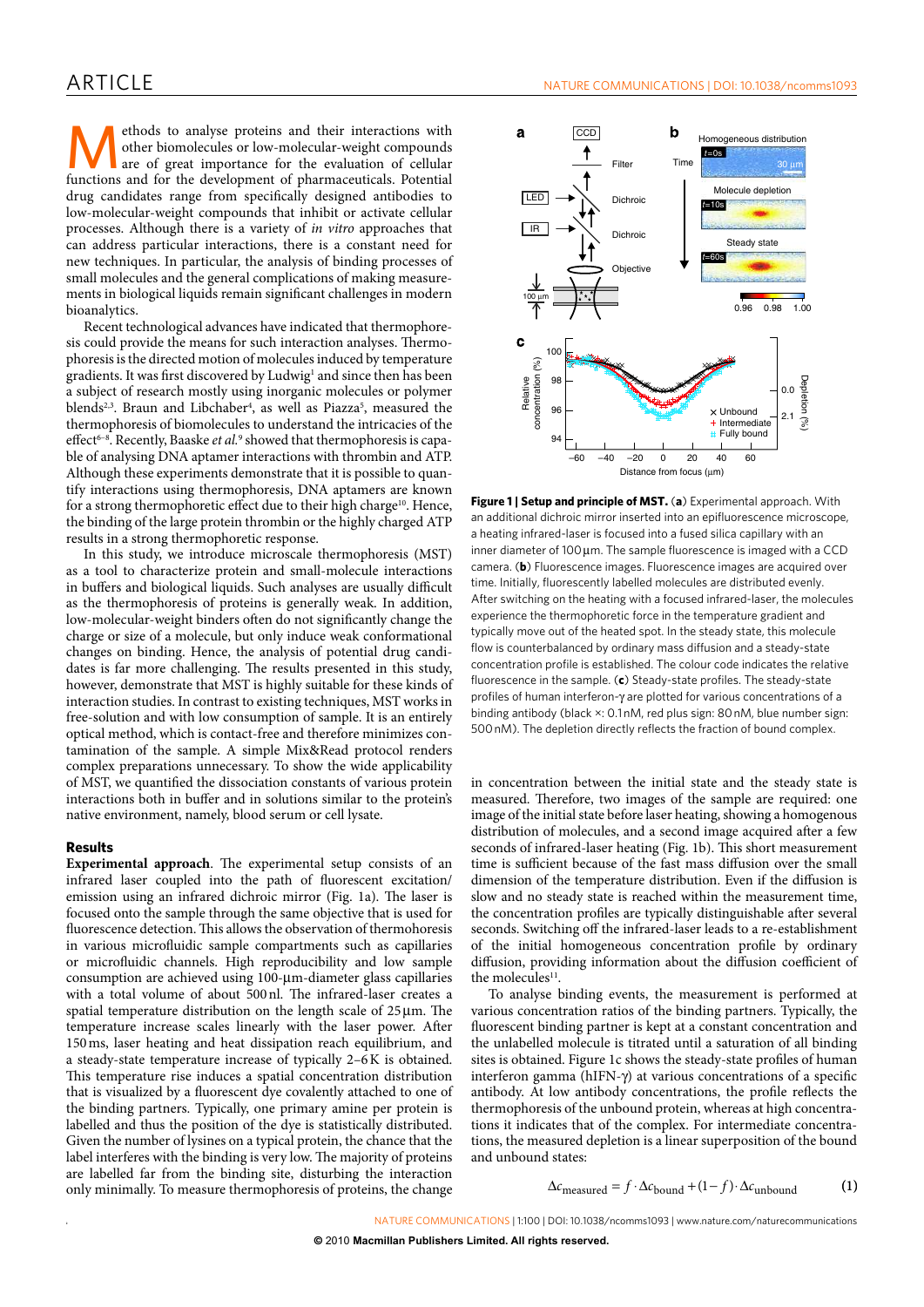

**Figure 2 | Protein–protein interactions measured with MST.** To determine the affinity of a binding reaction, a titration series of one binding partner is performed while the fluorescent binding partner is kept at a constant concentration. (a) The binding of fluorescently labelled hIFN- $\gamma$  to a specific antibody is analysed with MST (black circles). The antibody is titrated from 100 pM to 700 nM. The change in the thermophoretic signal leads to a  $K_d$  = 10  $\pm$  2 nM. For comparison, the dashed lines show binding curves for 1 and 30 nM. (**b**) The interaction of the intrinsic fluorescent protein GFP with binders of varying affinities is measured. The GBP shows a high affinity of  $2.3 \pm 2.1$  nM (black circles), which is confirmed by a reference experiment on an Attana quartz crystal microbalance device. To ensure that the measured interaction truly represents specific binding, a GBP mutant (R37A) and non-binding RBP are further analysed with MST. The exchange of the arginine at the binding interface reduces the affinity to  $80\pm38$  nM (green squares), while the RBP shows the expected baseline (red triangles). The error bars represent the s.d. of each data point calculated from three independent thermophoresis measurements.

In Equation (1)  $\Delta c_{\text{measured}}$  is the measured depletion,  $\Delta c_{\text{bound}}$  and  $\Delta c$ <sub>unbound</sub> represent depletion of the bound and unbound states, respectively, and f is the fraction of molecules in the bound state. The concentration change in the focal area can be directly transferred into a binding curve when plotted against the concentration of the added binding partner. From these data, the equilibrium dissociation constant  $K_d$  and a potential cooperativity can be determined.

**Protein interactions**. Specific interactions between proteins have a fundamental role in cellular functions and are important for biotechnological applications and antibody-based assays. In the following, we apply MST in several typical experiments to show its feasibility for use in interaction studies in the course of drug development or pharmaceutical research.

First, we determined the affinity of an antibody for its antigen analysing the interaction of an anti-IFN- $\gamma$  antibody (120 kDa) with its antigen, hIFN- $\gamma$ (17 kDa). hIFN- $\gamma$  is a dimerized soluble cytokine that is crucial for immunity against intracellular pathogens and also for tumour control<sup>12</sup>. The hIFN- $\gamma$  was labelled with AlexaFluor 647 and kept at a constant concentration of 5 nM in 1× phosphatebuffered saline (PBS) buffer at 5 °C. The antibody was titrated from 0.1 to 700 nM. On binding of the antibody, the thermophoretic

concentration signal of hIFN- $\gamma$  ranged from 2.14% for the unbound hIFN- $\gamma$  to 4.24% for the bound complex, resulting in a differential depletion of 2.1% for the binding reaction. The level of depletion, as compared with the unbound state, versus the antibody concentration is plotted in Figure 2a. As discussed in the previous section, the depletion can be interpreted as a binding curve with the fraction of hIFN- $\gamma$  in complex with its antibody plotted on the right axis. Fitting the data according to Equation (4) results in a dissociation constant of  $K_d = 10 \pm 2$  nM. To show the high resolution of MST, we plotted the expected binding behaviour for  $K_d = 1$  and 30 nM.

We further analysed a recently described interaction between green fluorescent protein (GFP) and a small antibody fragment known as GFP-binding protein (GBP)<sup>13</sup>, which is derived from a single domain antibody of a Llama Alpaca (Fig. 2b). It was previously shown that GBP efficiently binds its antigen (GFP) in living cells as well as in immune-precipitation assays<sup>13</sup>. As GFP is intrinsically fluorescent, no fluorescent label was necessary to monitor the interaction. We prepared a titration series with a constant GFP concentration of 40 nM and varying amounts of GBP. The dissociation coefficient was determined to be  $K_d = 2.3 \pm 2.1$  nM, which is 25-fold lower than the concentration of GFP. Still, determination was possible with fair accuracy by accounting for ligand depletion.

We directly compared the obtained  $K_d$  with affinity studies carried out on an Attana surface sensor instrument using a quartz crystal microbalance sensor (QCM). For this experiment, GBP was immobilized on the QCM surface and the on- and off-rates of GFP were determined, resulting in a dissociation constant of 0.63 nM. From a comparison of various interaction techniques, it is known that surface-based methods tend to overestimate the affinity of an interaction14. With this in mind, the affinities determined with MST and QCM are in good agreement. To determine whether the measured MST response represents specific binding, we analysed the interaction of a GBP carrying a mutation at its binding site. At position 37, an arginine was replaced by an alanine, which is known to reduce the binding affinity (see Supplementary Information). Furthermore, a non-binding protein, the red fluorescent protein (RFP)-binding protein (RBP), was analysed to exclude non-specific contributions. We found a binding affinity of  $80 \pm 38$  nM for the GBP mutant and no binding for RBP. Interestingly, the depletion changed from 1.27 to 2.82% for GBP and the GBP mutant (R37A), respectively. This is due to the fact that the thermophoretic amplitude not only depends on the size of the complex but also contains contributions from both charge and structure. By replacing a charged arginine by a structurally different and uncharged alanine, a resulting influence on the complex is very likely and can be observed in the thermophoretic amplitude.

**Low-molecular-weight binding**. The high sensitivity of thermophoresis for the binding of low-molecular-weight ligands is demonstrated by measuring the interaction of calmodulin (CaM, 16.7 kDa) with  $Ca^{2+}$  ions (Fig. 3a). CaM is the primary receptor for calcium ions in human cells, acting as a mediator of calcium functions and regulating many cellular processes<sup>15</sup>. Depending on its conformational state, CaM binds or regulates a multitude of protein targets. On binding to calcium, CaM undergoes a conformational change, rearranging more than 35 water molecules per CaM<sup>16</sup>, which leads to a significant change in the thermophoretic properties. For analysing the binding behaviour, we performed a titration series from  $1 \text{ nM}$  to  $50 \mu \text{M}$  Ca<sup>2+</sup> ions, with  $150 \text{ nM}$  CaM kept constant throughout the series. We infer a dissociation constant of  $2.8 \pm 0.2 \mu$ M and a cooperativity of  $1.97 \pm 0.2$ . This value is in good agreement with the reported  $K_d$  values for CaM–Ca<sup>2+</sup> in the affinity range from 1 to  $10 \mu M^{17}$ . As a control for specificity of the thermophoretic signal, a similar experiment was performed with  $Mg^{2+}$  ions instead of  $Ca^{2+}$ ions. Both ion species are equal in charge and similar in size. As no change in depletion was observed as a function of changing  $Mg^{2+}$ 

l,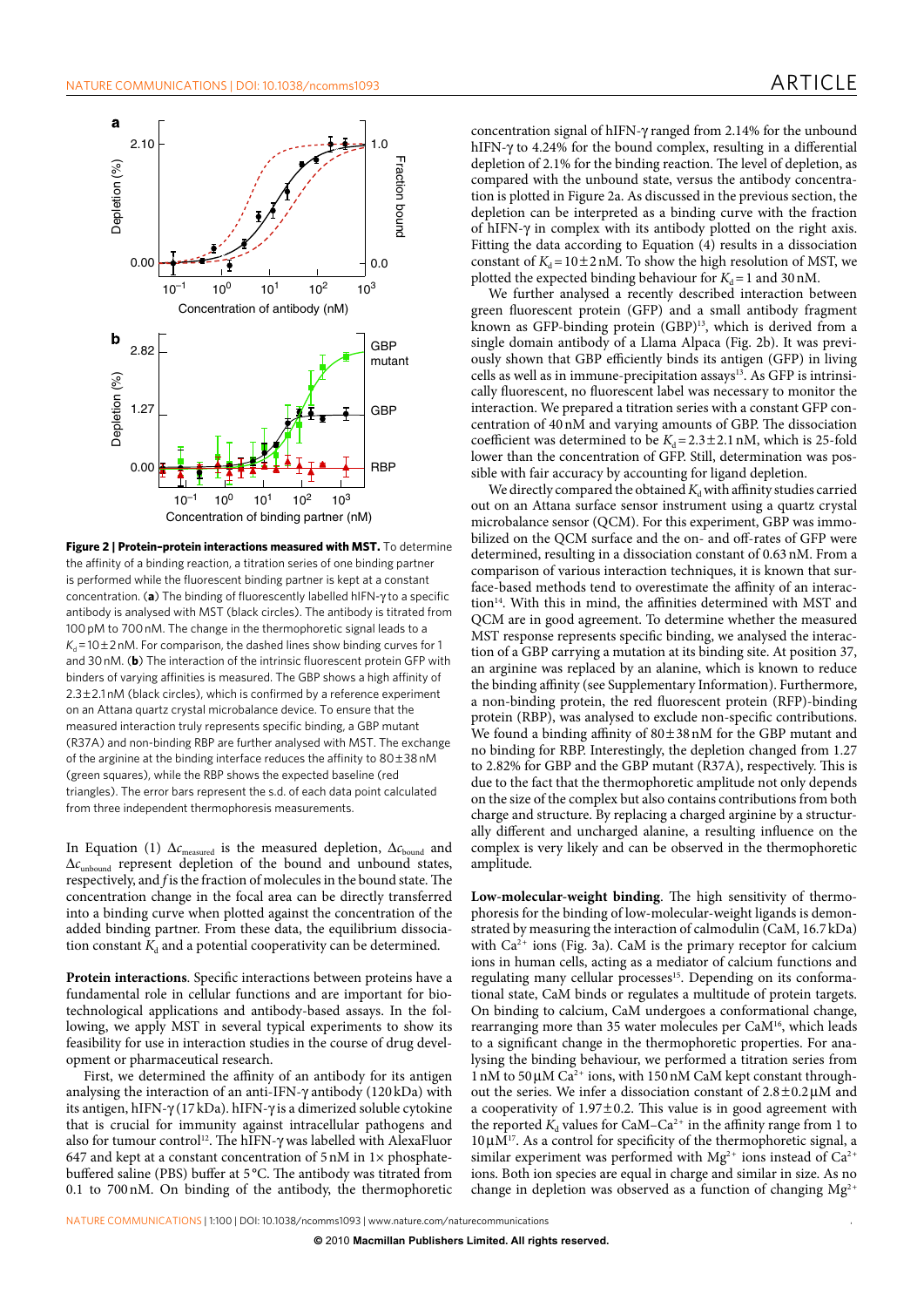

**Figure 3 | Analysis of the binding of ions and small molecules.** (**a**) Binding of Ca<sup>2+</sup> ions to fluorescently labelled CaM is quantified in PBS buffer. The concentration of calcium ions was varied from 1nM to 100  $\mu$ M, while the concentration of the protein CaM was kept constant at 150 nM. To test for specificity of the interaction, the same titration series was performed with magnesium ions. For  $Ca^{2+}$ , we found a dissociation constant of  $K_d = 2.8 \pm 0.2 \mu$ M (black circles), whereas no binding was observed for Mg<sup>2+</sup> ions (red squares). (**b**) The binding of the small, uncharged inhibitor quercetin to the cAMP-dependent kinase PKA is measured with MST (black circles). The titration of quercetin ranged from 11.5 nM to  $50 \mu$ M with a constant concentration of the labelled kinase at 300 nM. Despite the small changes in the molecule's mass, a signal-to-noise ratio of 12.5 allows an accurate determination of the interaction strength. The affinity is determined to be  $130 \pm 30$  nM, in good agreement with reported values. The error bars represent the s.d. of each data point calculated from three independent thermophoresis measurements.

concentration, non-specific binding was excluded and the specificity of calcium ion binding to CaM was confirmed.

The binding of an uncharged low-molecular-weight inhibitor to its target can also be analysed with MST. The cAMP-dependent kinase (PKA, 38 kDa) was analysed against the inhibitor quercetin (0.34 kDa; Fig. 3b). The kinase was fluorescently labelled and kept at a concentration of 300 nM. The inhibitor quercetin was titrated up to 50 µM in 50 mM HEPES buffer and 5% dimethyl sulphoxide (DMSO). We found an affinity of  $130 \pm 35$  nM, which is in good agreement with the literature, where affinities of quercetin for various kinases are reported in the nanomolar to micromolar range<sup>18,19</sup>. In this experiment, the thermophoretic concentration signal changed from 3.8% for the unbound state to 4.53% for the bound state, showing a 19% relative change on binding of quercetin. As the mass of the bound complex differed by only 1% and charge contributions are unlikely, we attribute the large signal to changes in the hydration shell originating from water molecules that are either displaced from the binding pocket or reorganized when the protein undergoes conformational changes.

The experiments presented in this study demonstrate that MST is suitable for the analysis of low-molecular-weight binders. Owing to the high precision when analysing the thermophoretic signal, ion

J.



**Figure 4 | Thermophoretic analysis of interactions in biological liquids.** (a) The interaction of hIFN-γ with a specific antibody is analysed in buffer and compared with the same interaction in crude *E*. *coli* cell lysate. The affinity is shifted from  $10\pm 2$  nM in buffer (black circles) to  $165\pm 26$  nM in cell lysate (red squares). (**b**) The binding of the inhibitor quercetin to the cAMP-dependent kinase PKA is analysed in human serum. There, the apparent dissociation constant  $K_d$  changes from  $0.13 \pm 0.04 \mu M$ (black circles) to  $6 \pm 0.4 \mu$ M in 5% human serum (green squares) and to 50 ± 7 µM in 30% human serum (red triangles). (c) The binding of quercetin to the blood protein HSA is quantified using MST (black circles). The data yield a dissociation constant  $K_d = 9.3 \pm 0.5 \,\mu$ M and a cooperativity of 2.75 ± 0.2. (**d**) When using HSA concentrations corresponding to 5 and 30% human serum, a result comparable to the situation in real human serum was obtained. At a concentration of 32 µM HSA, the apparent affinity shifted to  $K_d = 7.8 \pm 0.6 \,\mu\text{M}$  (green squares), while at 190  $\mu$ M HSA  $K<sub>a</sub> = 43 \pm 6 \mu$ M (red triangles). The black dashed line represents the binding of quercetin to PKA in buffer. The error bars represent the s.d. of each data point calculated from three independent thermophoresis measurements.

binding is still detectable with a signal-to-noise ratio of 5. In the case of quercetin binding, a signal-to-noise ratio of 12.5 was achieved, demonstrating that even minor changes are detectable with MST.

**Competitive binding in cell lysate and serum**. Today, analyses of protein interactions are typically performed in buffered salt solutions, which mimic natural conditions. However, these solutions lack many components that are present in the original biological liquid and that can have significant effects on the binding behaviour. An analysis in these artificial systems cannot provide precise information about the binding behaviour inside the human body and may lead to wrong decisions when developing drug candidates.

As shown below, MST can analyse interactions of proteins and small molecules in complex biological liquids, gathering information on binding under conditions close to the in vivo situation. By using a red-fluorescent label, we avoided background fluorescence caused by the intrinsic fluorescence of proteins in crude cell extract or blood serum. We found that, in cell extracts, binding was dramatically shifted to lower affinities (Fig. 4a). For hIFN- $\gamma$ , the apparent dissociation constant was determined to be  $165 \pm 26$  nM in the cell extract, compared with  $10\pm 2$  nM in PBS buffer. Affinities of biomolecules seem to be highly dependent on the composition of the surrounding matrix. Such significant affinity reduction might be caused by competitive interactions with components of the biological liquid or could also be due to differences in viscosity, pH or ionic strength<sup>9</sup>. Using only microliter volumes, MST might be able to measure the affinity of unpurified, expressed antibodies directly in the supernatant of a cell suspension, opening novel ways for fast antibody selection.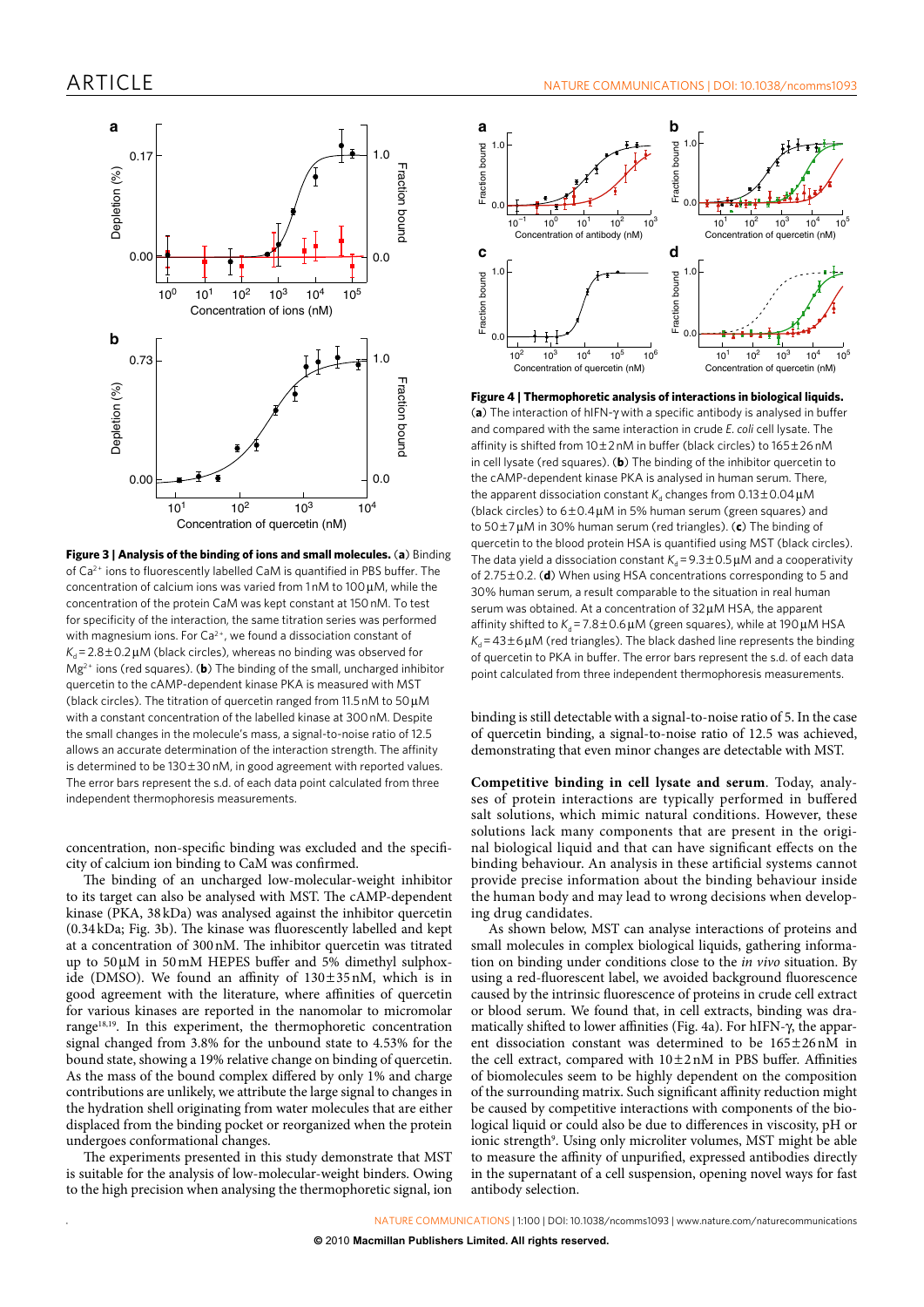Low-molecular-weight binders such as those discussed in the previous section are often likely candidates for new drugs. With MST, small-molecule interactions can also be quantified in complex biological liquids. We performed the quercetin titration series in the presence of 5 and 30% blood serum. The resulting apparent dissociation constants were determined to be  $K_a = 6 \pm 0.4$  and  $50 \pm 7 \mu$ M, respectively (Fig. 4b). Both experiments were fitted using a cooperativity of 1.5. To understand the cause of this strong shift in affinity, we analysed the effect of the most abundant blood protein, human serum albumin (HSA), on the binding of quercetin to PKA. Owing to its hydrophobic binding pockets, this protein is a universal transport protein for a wide range of molecules and is known to bind, among others, to flavonoids such as quercetin<sup>20</sup>. If adsorption of quercetin to a blood protein occurs, the free concentration of the small molecule available for a binding to PKA is reduced, resulting in a shift of the apparent binding constant. To test whether HSA can cause the observed shift in the apparent affinity of PKA to quercetin, we analysed the binding of quercetin to HSA (Fig. 4c). HSA was labelled with a fluorescent dye, and a titration series of quercetin was prepared (0.5 to  $90 \mu M$ ). The thermophoretic depletion showed a sigmoidal binding curve, which was best fitted using Hill's equation. From the data, we inferred a dissociation coefficient of  $9.3 \pm 0.5 \mu$ M with a Hill coefficient of  $h = 2.75 \pm 0.2$ , which is in good agreement with literature values $^{20}$ . This experiment shows that quercetin binds to HSA and thus is expected to influence the apparent affinity of PKA for quercetin in human serum.

To prove that the effect of the shifted affinities in human serum is due to the presence of HSA, we performed a PKA–quercetin binding experiment in 50 mM HEPES buffer and added HSA at concentrations corresponding to 5 and 30% human serum (Fig. 4d). At  $32 \mu$ M HSA, which corresponds to 5% human serum, we observed a  $K_d$  = 7.8 ± 0.6 µM. At 190 µM HSA, which is the equivalent of 30% human serum, we measured a  $K_d = 43 \pm 6 \,\mu$ M. The observed shift in the apparent dissociation constant differed only by about 20% from those obtained in serum. As in these experiments buffer, ionic strength and viscosity were constant, the reduced apparent affinity in serum is most likely a result of the binding of quercetin to HSA.

This ability of MST to quantify binding near in vivo conditions is of high importance as MST can resolve either shifted affinities or competing interactions in biological matrices. This is of importance as information on adverse binding behaviour is typically obtained through clinical studies involving intense efforts and the risk of possible harm for the volunteers.

# **Discussion**

Today, most antibody affinities are determined by surface-based methods such as surface plasmon resonance<sup>21,22</sup>. This technique requires the immobilization of either the antigen or the antibody on a solid surface, potentially raising issues of steric hindrance or molecular activity. Even though surface-based methods are very sensitive, high-affinity interactions are often not accessible for measurement owing to mass transport effects, and transient binders are in most cases difficult to quantify<sup>23</sup>. To analyse interactions in the solution phase, techniques such as fluorescence correlation spectroscopy (FCS)<sup>24</sup>, back-scattering interferometry<sup>25-27</sup> and isothermal titration calorimetry<sup>28</sup> are often used. FCS is based on highly sensitive fluorescence microscopy, but relies on a significant change in the diffusion constant upon binding<sup>24</sup>. For this reason, FCS is only applicable to a limited number of biomolecular interactions. The other two methods are label-free and allow monitoring of interactions without disturbance by a label or surfacing; however, these techniques still suffer from limitations. Isothermal titration calorimetry, for example, has a low throughput and exceptionally high sample consumption. Back-scattering interferometry typically suffers from a refractive index background arising from a non-reacted ligand, particularly at high concentrations. In addition, temperature-induced changes of the refractive index may interfere with the binding signal and render the interpretation difficult.

The results we presented suggest that MST is suitable for the quantification of protein–protein affinities and low-molecularweight binders. Both are of great importance in current basic and pharmaceutical research. Interactions between two proteins of approximately the same molecular weight can be analysed with the same sensitivity as interactions of small molecules or even ions. We attribute this broad range of detectable binding events to the fact that thermophoresis is highly sensitive to changes in the size, charge and hydration shell of molecules. Furthermore, we demonstrate that interaction measurements can be performed in complex biological liquids. Such biological matrices have a strong influence on the binding behaviour. Their analysis provides additional information on the properties and efficacies of the molecules within the human body. Additional work is required to understand the intricacies of MST in more detail. Future work will show how exactly the amplitude of the MST signal reflects changes in the protein conformation or in its hydration shell (for example, release of water molecules from binding sites). The amplitude could give additional information on the binding location of the small molecule and, for example, could detect binding of a small molecule to a deep hydrophobic binding pocket or to the protein surface. In addition, we envisage label-free approaches using the intrinsic fluorescence of proteins in the ultraviolet regime to avoid possible effects of the fluorescent label on the binding. However, label-free approaches will complicate measurements in biological liquids owing to their inherent background signals.

In conclusion, we show that MST provides a fast analysis of interactions with low sample consumption. The measurements equally cover highly affine interactions, as well as interactions of low affinity. We analysed the binding of a broad variety of biologically relevant proteins and found a good signal-to-noise ratio, even for binders that have a low molecular weight. Additionally, the quantification of binding works equally well in biological liquids, where considerable shifts towards lower effective affinities are found. Such information is crucial for studying biomolecule interactions in biology and in drug development.

#### **Methods**

**Theoretical background of thermophoresis**. When an aqueous solution is heated locally, molecules start moving along the temperature gradient. This molecular flow is opposed by mass diffusion. In the steady state, both effects balance, resulting in a stationary spatial concentration distribution<sup>29,30</sup>:

$$
c/c_0 = \exp[-S_T^*(T - T_0)]
$$
 (2)

The relative concentration depends solely on Soret coefficient  $S_T$  of the molecule and the temperature rise  $\Delta T = T - T_0$  at the respective position. Soret coefficient is a measure of the strength of the thermophoretic molecule flow compared with ordinary diffusion. Although the theory of thermophoresis is still under debate, all theoretical descriptions agree that the molecular size and various surface parameters, such as charge and hydrophobicity, have an influence on Soret coefficient  $S_T$ . Recent theoretical approaches also include the influence of the Seebeck effect: ions in the buffer move along a thermal gradient and give rise to an electric field, which in turn moves the molecules by electrophoresis<sup>31-33</sup>. As the buffer systems throughout this work used NaCl to set the ionic strength, the resulting Seebeck contribution was suggested to be small<sup>33</sup>. To illustrate the influence of biomolecular parameters on the thermophoretic effect, we have chosen a local thermodynamic description<sup>7</sup>. Experiments suggest that the Soret coefficient can be expressed by<sup>34</sup>

$$
S_T = \frac{A}{kT} \left( -\Delta s_{\text{hyd}}(T) + \frac{\beta \sigma_{\text{eff}}^2}{4 \epsilon \epsilon_0 T} \times \lambda_{\text{DH}} \right)
$$
(3)

 $\overline{\phantom{a}}$ 

with A being the molecule's surface area,  $\sigma_{\text{eff}}$  the effective charge and  $\Delta s_{\text{hvd}}$  the hydration entropy of the molecule-solution interface . In addition, Soret coefficient depends on the Debye–Hueckel screening length  $\lambda_{\text{DH}}$ , the dielectric constant  $\varepsilon$  and its temperature derivative  $\beta$ .

As a result, thermophoresis is a measure for the state of a protein, and on binding we expect a change in the thermophoretic signal. A protein–protein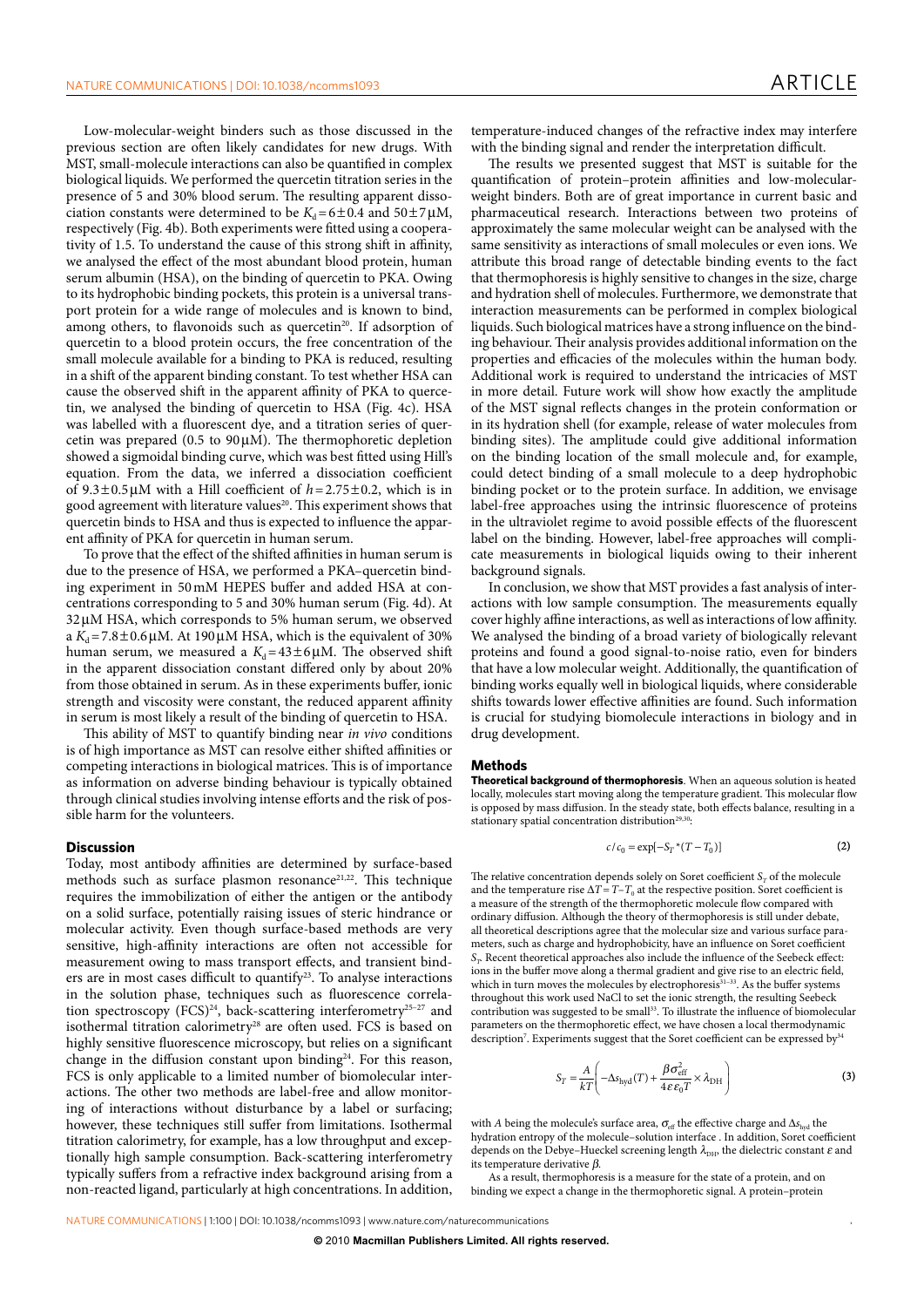interaction, for example, may change the surface area A, the hydration entropy  $\Delta s_{\text{hyd}}$  and the effective charge  $\sigma_{\text{eff}}$ , whereas an ion binding to a protein will mainly affect the effective charge. The binding of an uncharged small molecule may change the hydration entropy, as water molecules on the protein surface are released or rearranged. It has already been shown that small conformational changes can affect several of the above parameters. Of note, any change in the thermophoretic parameters on binding allows MST to quantify a binding affinity.

**Fluorescence imaging and bleaching correction**. We used a Zeiss AxioScope A1 Vario microscope with a 40× Plan Fluar oil objective (Numerical aperture NA = 1.3, Zeiss), excited with Luxeon high-power LEDs (cyan, red). The LEDs were built into a standard halogen lamp housing and driven at a current of 10–200 mA by an ILX Lightwave LD-3565 constant current source, providing low illumination noise levels. Fluorescence filters were from AHF-Analysentechnik for HEX (F36-542) and AlexaFluor647 (F36-523). Detection was provided with a 12-bit PCO Sensicam uv camera (PCO AG) with a pixel size of  $8 \mu m \times 8 \mu m$ , a maximum quantum efficiency of 65%, and typically 8×8 pixel binning. Exposure times ranged between 100 and 500 ms.

**Infrared laser heating**. Temperature gradients were created with an infrared laser diode (Furukawa FOL1405-RTV-617-1480, 1480 nm, 320 mW maximum power) purchased from AMS Technologies AG. The infrared-laser beam couples into the path of light with a dichroic mirror (NT46-386) from Edmund Optics and is focused into the fluid with the microscope objective also used for fluorescence imaging. Typically, the temperature in the solution was raised by 5 K in the beam center, with a  $1/e^2$  diameter of 25  $\mu$ m. All measurements were performed at a room temperature of approximately 20 $^{\circ}$ C, except for the binding of hIFN- $\gamma$ , which was performed at 5 °C to avoid proteolysis.

**Microfluidic chambers**. We used fused silica capillaries (Polymicro Technologies) with an inner diameter of about  $100 \mu m$  and an outer diameter of  $370 \mu m$ . Inner dimensions varied only by  $\pm 0.5 \,\mu$ m per 10 m capillary length. The well-defined thickness allowed for good control and repeatability of the temperature. Binding of molecules to the capillary surface was low and was tested by measuring residual fluorescence after rinsing the capillary with buffer. The sample volume was about 500 nl.

**Data analysis**. The change in concentration was averaged over a rectangular region around the center of heating. We corrected the fluorescence signal for the temperature dependency of the fluorescence emission<sup>35</sup>. Generally, the fluorescence was independent of the binding state. This correction did not include possible binding-dependent changes in the temperature response of the molecule. Slow conformational variations were recently reported by Ebbinghaus et al.<sup>36</sup> and can lead to an uncertainty when determining the exact depletion, but does not effect the precision of the analysis. The relative change in concentration was normalized to the saturation value, at which all molecules were in the bound state. The binding of ligands to a specific receptor is characterized by  $K_d$  and the total concentration of binding sites,  $[\overline{B_0}]$ . The determination of these two parameters can be achieved using saturation-binding curves obtained at equilibrium<sup>37</sup>. [ $L_0$ ] equals the amount of added ligand at each data point and [BL] is the concentration of formed complexes between the binding sites, [B], and the ligand, [L]. The fitting function is derived from the law of mass action:

$$
\frac{[BL]}{[B_0]} = \frac{([L_0] + [B_0] + K_d) - \sqrt{(([L_0] + [B_0] + K_d)^2 - 4 \cdot [L_0] \cdot [B_0])}}{2[B_0]}
$$
(4)

For reactions with more than one ligand binding to one binding partner or in case of cooperativity on binding, the data were fitted using Hill's equation:

$$
\frac{[BL]}{[B_0]} = \frac{1}{1 + K_d / ([L])^h}
$$
 (5)

with  $h$  being Hill coefficient,  $K_d$  the dissociation constant and [L] the concentration of ligand. Equation (5) was only used when the free concentration of the ligand was not altered by the formation of the complex and  $[L] = [L_0]$  was approximately true.

Proteins. hIFN- $\gamma$  (product PHP050) and its anti-IFN- $\gamma$  antibody (product HCA043) were gifts from AbD Serotec. The antibody is a bivalent human recombinant Fab selected from the HuCAL GOLD phage display library and dimerized via a helix–turn–helix motif. The antibody was labelled with AlexaFluor 647 (Invitrogen) and used at a constant antibody concentration of 5 nM. Human IFN-G was titrated from 0.1 to 700 nM. The experiments were performed in a standard PBS (1× PBS) solution. To prevent proteolysis, measurements in either buffer or E. coli extract were performed at  $5^{\circ}$ C. The buffer conditions were  $1 \times PBS$  with 5% bovine serum albumin and 0.01% Tween20. Before the measurement, samples were incubated for 1 h on ice. Chromotek GmbH provided the GFP, GBP, GBP mutant (GBP R37A) and RBP. GFP is a 28-kDa protein with intrinsic fluorescence.

l.

The GBP is a small 14.1-kDa protein originally isolated from the lymphocytes of a Llama Alpaca (Llama Pacos) immunized with purified GFP12. RBP is an RFP-binding protein with a molecular weight of 15 kDa and was used as a negative control. The measurements were performed in  $1 \times PBS$  using 40 nM GFP and by titrating from  $0.1$  nM to  $4\mu$ M of GBP. CaM was purchased from AbD Serotec and labelled with AlexaFluor 647. The analysis was performed in 1× PBS. All CaM solutions contained a small amount of EDTA to bind any free  $Ca^{2+}$  ions before mixing with the desired concentration of calcium ions. For the interaction analysis in serum, Crelux GmbH provided the protein kinase A and the inhibitor quercetin. The kinase was labelled with AlexaFluor 647 and was used at a final concentration of 300 nM. The binding was measured in 50 mM HEPES at pH 7.5 containing 100 mM NaCl and 5% DMSO. Quercetin was titrated from 11.5 nM to 50  $\mu$ M, close to the solubility limit of the substance. After mixing the protein with quercetin, the serum was added and incubated for 1 h at room temperature. For the analysis of HSA with quercetin, HSA was labelled with AlexaFluor 647 and used at a final concentration of 50 nM. The titration series of quercetin ranged from 0.5 to 90  $\mu$ M. The interaction was analysed in 50 mM HEPES buffer at pH 7.5 containing 100 mM NaCl.

**Labelling procedure**. The labelling was performed with reactive dyes using N-Hydroxysuccinimide (NHS)–ester chemistry, which reacts efficiently with the primary amines of proteins to form highly stable dye–protein conjugates. The labelling step requires that the protein be dissolved in a suitable labelling buffer at the correct pH. For protein labelling, the protein concentration was adjusted to  $2-20 \mu$ M using the labelling buffer. Lower concentrations may result in loss of coupling efficiency. The solid fluorescent dye was dissolved in 100% DMSO at a concentration of about 1.3 mM and mixed thoroughly. Before mixing the protein and the dye, the concentration of the dye was adjusted to 2–3-fold concentration of the protein using the labelling buffer. Then, the protein and the fluorescent dye solutions were mixed in 1:1 ratio and incubated for 30 min at room temperature in the dark.

Unreacted 'free' dye was eliminated by gelfiltration columns (Sephadex G25, GE Healthcare). The purity was monitored by measuring the ratio of protein to dye (for example, spectroscopically by measuring absorption at 280 nm for protein and 650 nm for the dye; molar absorbance: 250,000 M<sup>-1</sup> cm<sup>-1</sup>) after the clean-up procedure.

## **References**

- 1. Ludwig, C. Diffusion zwischen ungleich erwärmten Orten gleich
- zusammengesetzter Lösungen. Sitzungsber. Akad. Wiss. Wien Math.-Naturwiss. **20,** 539 (1856).
- 2. Rauch, J. & Köhler, W. Diffusion and thermal diffusion of semidilute to concentrated solutions of polystyrene in toluene in the vicinity of the glass transition. Phys. Rev. Lett. **88,** 185901 (2002).
- 3. Wiegand, S. & Köhler, W. Thermal Nonequilibrium Phenomena in Fluid Mixtures (Springer, 2002).
- 4. Braun, D. & Libchaber, A. Trapping of DNA by thermophoretic depletion and convection. Phys. Rev. Lett. **89,** 188103 (2002).
- Iacopini, S. & Piazza, R. Thermophoresis in protein solutions. Europhys. Lett. **63,** 247–253 (2003).
- 6. Piazza, R., Iacopini, S. & Triulzi, B. Thermophoresis as a probe of particlesolvent interactions: the case of protein solutions. Phys. Chem. Chem. Phys. **6,** 1616–1622 (2004).
- 7. Dhont, J. K. G., Wiegand, S., Duhr, S. & Braun, D. Thermodiffusion of charged colloids: single-particle diffusion. Langmuir **23,** 1674–1683 (2007).
- 8. Würger, A. Thermophoresis in colloidal suspensions driven by Marangoni forces. Phys. Rev. Lett. **98,** 138301 (2007).
- Baaske, P., Wienken, C. J., Reineck, P., Duhr, S. & Braun, D. Optical thermophoresis for quantifying the buffer dependence of aptamer binding. Angew. Chem. Int. Ed. **49,** 2238–2241 (2010).
- 10. Reineck, P., Wienken, C. J. & Braun, D. Thermophoresis of single stranded DNA. Electrophoresis **31,** 279–286 (2010).
- 11. Sperling, R. et al. Size determination of (bio)conjugated water-soluble colloidal nanoparticles: a comparison of different techniques. J. Phys. Chem. C **111,** 11552–11559 (2007).
- 12. Schoenborn, J. R. & Wilson, C. B. Regulation of interferon-gamma during innate and adaptive immune responses. Adv. Immunol. **96,** 41–101  $(2007)$
- 13. Rothbauer, U. et al. Targeting and tracing antigens in live cells with fluorescent nanobodies. Nat. Methods **3,** 887–889 (2006).
- 14. Jecklin, M. C., Schauer, S., Dumelin, C. E. & Zenobi, R. Label-free determination of protein-ligand binding constants using mass spectrometry and validation using surface plasmon resonance and isothermal titration calorimetry. J. Mol. Recognit. **22,** 319–329 (2009).
- 15. Cheung, W. Y. Calmodulin plays a pivotal role in cellular regulation. Science **207,** 19–27 (1980).
- 16. Project, E., Friedman, R., Nachliel, E. & Gutman, M. A molecular dynamics study of the effect of Ca2+ removal on calmodulin structure. Biophys. J. **90,** 3842–3850 (2006).